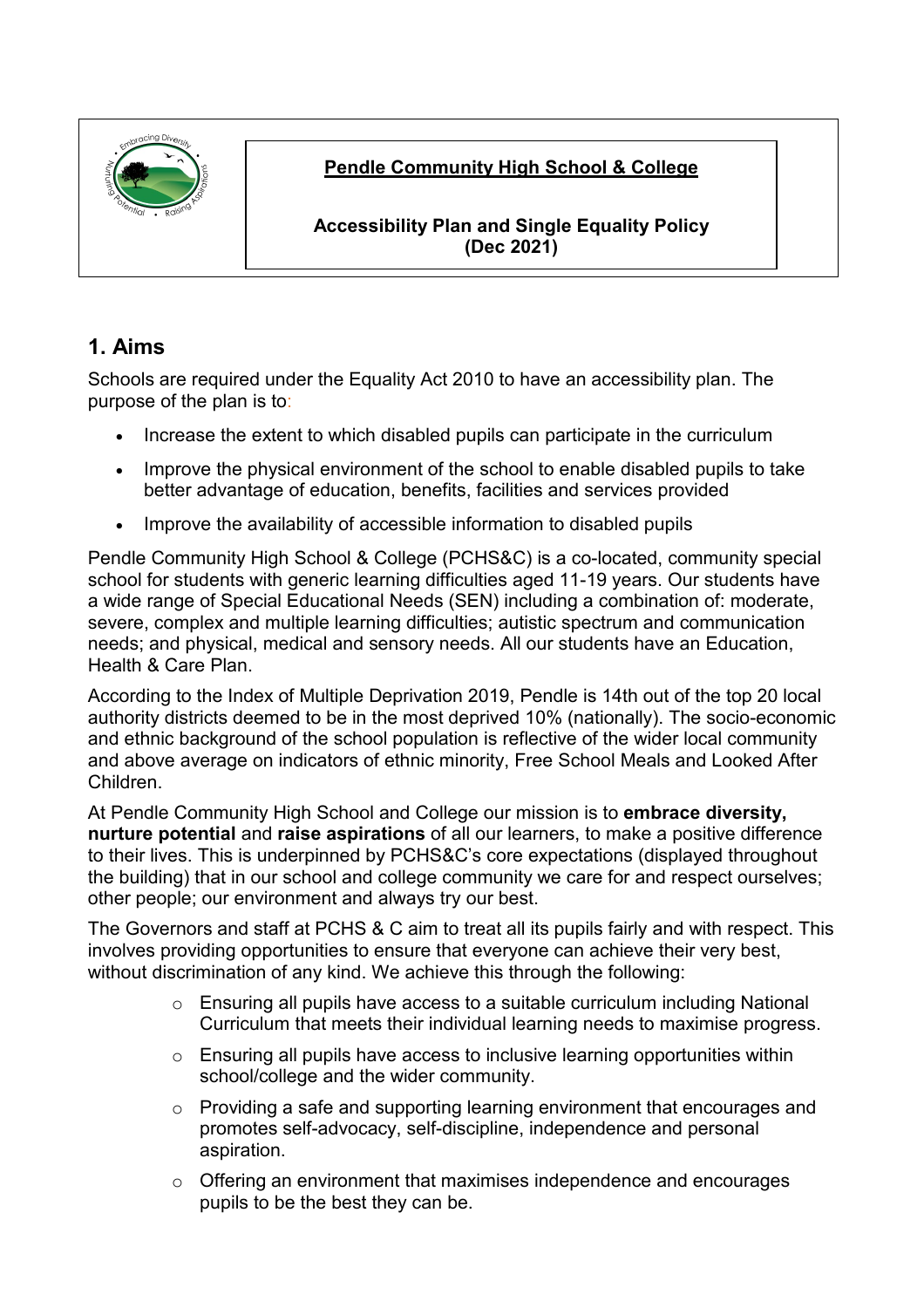$\circ$  Continuing to adapt and change to meet the needs of all our young people through self-reflection and constant professional development.

Our school is committed to ensuring staff are trained in equality issues with reference to the Equality Act 2010, including understanding disability issues, through comprehensive induction and continuing professional development.

The school supports any available partnerships to develop and implement the plan.

We have included a range of stakeholders in the development of this accessibility plan, including selected pupils, staff and governors of the school.

PCHS&C's plan is available online on the school website, and paper copies are available upon request.

Our school's complaints procedure covers the accessibility plan. If you have any concerns relating to accessibility in school, this procedure sets out the process for raising these concerns.

## **2. Legislation and guidance**

This document meets the requirements of [schedule 10 of the Equality Act 2010](http://www.legislation.gov.uk/ukpga/2010/15/schedule/10) and the Department for Education (DfE) [guidance for schools on the Equality Act 2010.](https://www.gov.uk/government/publications/equality-act-2010-advice-for-schools)

The Equality Act 2010 defines an individual as disabled if he or she has a physical or mental impairment that has a 'substantial' and 'long-term' adverse effect on his or her ability to undertake normal day to day activities.

Under the [Special Educational Needs and Disability \(SEND\) Code of Practice,](https://www.gov.uk/government/publications/send-code-of-practice-0-to-25) 'long-term' is defined as 'a year or more' and 'substantial' is defined as 'more than minor or trivial'. The definition includes sensory impairments such as those affecting sight or hearing, and long-term health conditions such as asthma, diabetes, epilepsy and cancer.

Schools are required to make 'reasonable adjustments' for pupils with disabilities under the Equality Act 2010, to alleviate any substantial disadvantage that a disabled pupil faces in comparison with non-disabled pupils. This can include, for example, the provision of an auxiliary aid or adjustments to premises.

This policy complies with our funding agreement and articles of association.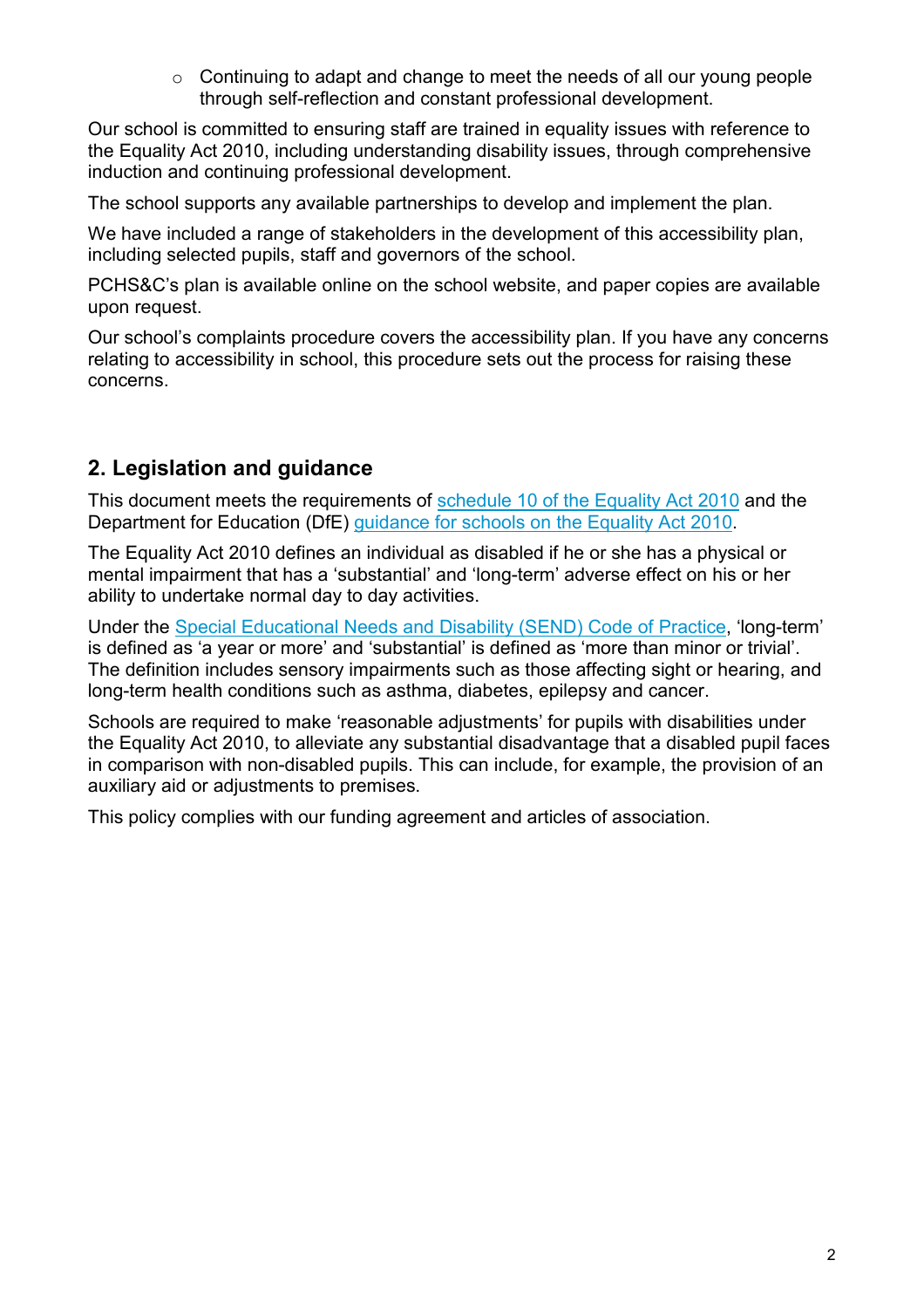# **3. Action plan**

This action plan sets out the aims of our accessibility plan in accordance with the Equality Act 2010.

| Aim                                                                                   | <b>Current good practice</b><br>Include established practice and<br>practice under development                                                                                                                                                                                                                                                                                                                                                                                                                                                                                                                                                                                                       | <b>Objectives</b><br>State short, medium<br>and long-term<br>objectives                                                                                                                                                    | <b>Actions to be taken</b>                                                                                                                                                                                                                             | <b>Person</b><br>responsible                    | Date to<br>complete<br>actions by                                 | Success criteria                                                                                                                                                                   |
|---------------------------------------------------------------------------------------|------------------------------------------------------------------------------------------------------------------------------------------------------------------------------------------------------------------------------------------------------------------------------------------------------------------------------------------------------------------------------------------------------------------------------------------------------------------------------------------------------------------------------------------------------------------------------------------------------------------------------------------------------------------------------------------------------|----------------------------------------------------------------------------------------------------------------------------------------------------------------------------------------------------------------------------|--------------------------------------------------------------------------------------------------------------------------------------------------------------------------------------------------------------------------------------------------------|-------------------------------------------------|-------------------------------------------------------------------|------------------------------------------------------------------------------------------------------------------------------------------------------------------------------------|
| 1. Further increase<br>access to the<br>curriculum for<br>pupils with a<br>disability | Our school/college offers a clearly<br>differentiated and appropriate core<br>curriculum for all pupils.<br>We use resources tailored to the<br>needs of pupils who require support<br>to access the curriculum.<br>Curriculum resources include those<br>for sensory needs - HI/V and /MSI;<br>and adaptations for physical/<br>medical needs.<br>Curriculum progress is closely<br>tracked for all pupils, including SEN<br>& physical /sensory needs.<br>IEP targets are set and reviewed<br>regularly. All are appropriate for<br>pupils with SEN and disabilities.<br>The enriched curriculum includes<br>residential opportunities for all<br>pupils appropriate to their particular<br>needs. | To ensure our co<br>curriculum including<br>the enriched<br>curriculum meets the<br>needs of all learners<br>including those with<br>the most complex<br>learning and medical<br>needs (i.e.<br>experiential<br>learners). | a) Suitable residential<br>options are identified and<br>the most appropriate<br>option agreed, booked<br>and organised.<br>b. Pupils engage in the<br>various activities of the<br>new Erasmus+ projects<br>'Each Move matters' and<br>'Stamp it out' | <b>Shelley Plant</b><br>(TLR)<br>J Kirk S Plant | <b>July 2022</b><br>(annual trips<br>planned)<br><b>July 2022</b> | A residential<br>opportunity for<br>experiential learners<br>will be undertaken<br>this academic year.<br>The new Erasmus<br>projects will<br>demonstrate impact<br>for all pupils |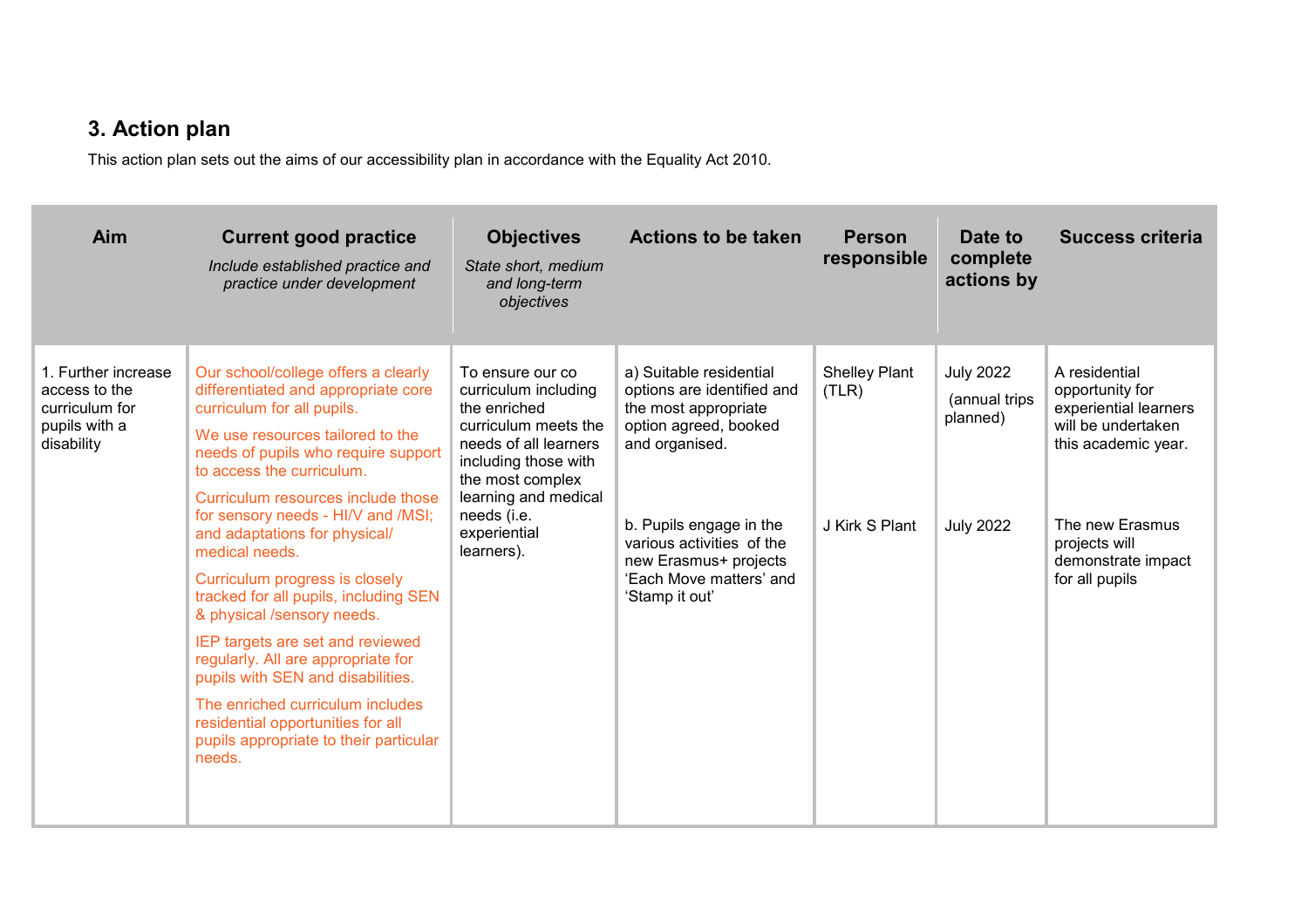|                                                                                                                                | The curriculum is reviewed annually<br>to ensure it meets the needs of all<br>pupils. Intent, Implementation and<br>Impact                                                                                                                                                                                                                                                                                                                                                                                                                                                                     |                                                                                                                                                       | c. Ensure all staff<br>consistently evaluate how<br>successfully all pupils<br>have met IEP targets                                                                                                                                                                                                                                                                                                                                                    | C Endersby/ J<br>Chatburn<br>(AHTs)<br>Jenny Bayliss<br>(DHT)                                                                                                | <b>July 2022</b>                                                                                   | This will be linked to<br>individual teacher's<br>PM targets, and<br>reviewed accordingly.                                                                                                                                                                                                                                                                                   |
|--------------------------------------------------------------------------------------------------------------------------------|------------------------------------------------------------------------------------------------------------------------------------------------------------------------------------------------------------------------------------------------------------------------------------------------------------------------------------------------------------------------------------------------------------------------------------------------------------------------------------------------------------------------------------------------------------------------------------------------|-------------------------------------------------------------------------------------------------------------------------------------------------------|--------------------------------------------------------------------------------------------------------------------------------------------------------------------------------------------------------------------------------------------------------------------------------------------------------------------------------------------------------------------------------------------------------------------------------------------------------|--------------------------------------------------------------------------------------------------------------------------------------------------------------|----------------------------------------------------------------------------------------------------|------------------------------------------------------------------------------------------------------------------------------------------------------------------------------------------------------------------------------------------------------------------------------------------------------------------------------------------------------------------------------|
| 2. Improve and<br>maintain access to<br>the physical<br>environment and<br>effectively meet<br>sensory needs of<br>all pupils. | The environment is adapted to the<br>needs of pupils with physical needs<br>as required. This includes:<br>Ramps<br>$\bullet$<br>Lifts<br><b>Corridor width</b><br>Disabled toilets and<br>$\bullet$<br>changing facilities<br><b>Disabled parking bays</b><br>$\bullet$<br>Use of tail-lift vehicles<br>۰<br>The environment is adapted to the<br>needs of pupils with heightened<br>sensory awareness. This includes:<br><b>Assessment of sensory</b><br>$\bullet$<br>needs<br><b>Production of bespoke</b><br>$\bullet$<br>sensory diets/programmes<br>where needed.<br><b>Sensory room</b> | To ensure all areas<br>within school and<br>within the grounds<br>are highly suitable to<br>meet the physical<br>and sensory needs<br>of all learners | a. The sensory garden is<br>to be refreshed and<br>maintained<br>b. Small playground to be<br>re-furbished, to include<br>additional swings for<br>students with<br>physical/medical<br>disabilities.<br>Increase access to<br>Learning in Nature /<br>Forest School for all<br>pupils including those with<br>mobility needs<br>Purchase of additional<br>minibuses with tail lift<br>access<br>Relocation of hooks to<br>classrooms where<br>needed. | Andrea Harvey<br>(SBM)<br>Andrea Harvey<br>(SBM)<br><b>Forest School</b><br>Leads<br>Andrea Harvey<br>(SBM)<br>Andrea Harvey<br>(SBM)/ Shelly<br>Plant (TLR) | <b>July 2022</b><br>September<br>2022<br>September<br>2022<br>September<br>2021<br>October<br>2021 | Sensory garden,<br>offers high quality<br>sensory experiences<br>for all and is fully<br>accessible.<br>Small playground is<br>accessible for all<br>students - including<br>those with the most<br>complex medical and<br>physical needs.<br>Sensory/proprioceptor<br>needs of all students<br>can be met $-$<br>including swinging,<br>spinning, rocking,<br>balancing etc |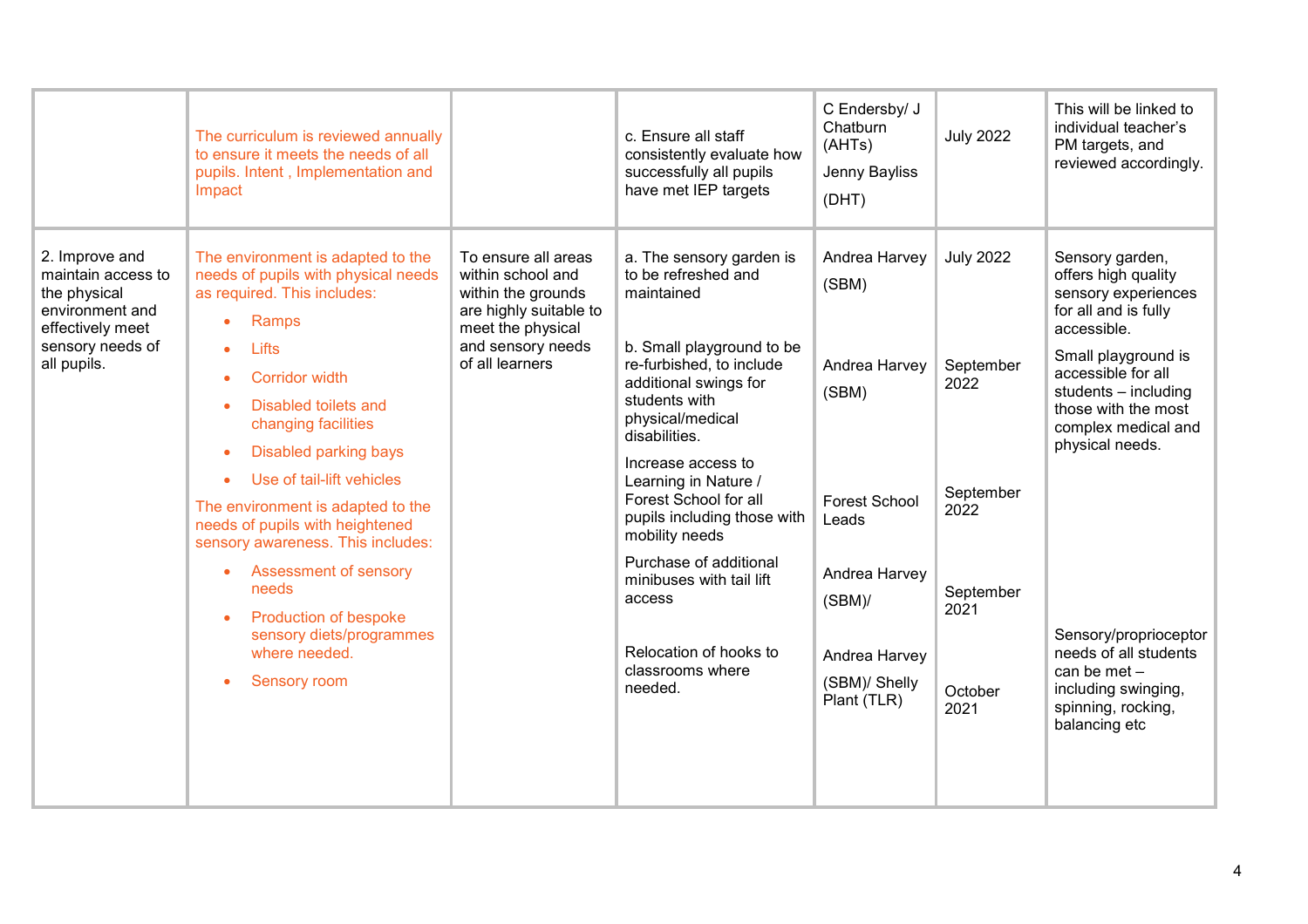| 3. Develop and<br>improve<br>communication<br>systems for pupils<br>with SEN and/or<br>disability to parents<br>and other<br>professionals | Our school uses a range of<br>methods to ensure information is<br>accessible and communicated. E.g.<br>Internal signage<br>$\bullet$<br><b>Braille</b><br>$\bullet$<br><b>Induction loops</b><br><b>Communication passports</b><br>$\bullet$<br>inc pictorial/ symbolic rep.<br>Parent app/mobile app<br>$\bullet$ | To ensure<br>information and good<br>practice is embedded<br>relating to<br>communication<br>systems from school:<br>home and vice versa<br>and with all other<br>relevant parties | a. Transactional support<br>within the classroom is<br>clearly documented and<br>communicated with<br>transport and home.<br>b. General information<br>in place regarding<br>communication support<br>for pupils within school<br>will be detailed on the<br>school website.<br>c. External SaLT<br>consultant to support<br>wider range of pupils<br>with communication<br>needs including form<br>Sept 2021 development<br>of AAC e.g<br>communication apps<br>(to include where<br>appropriate those<br>discharged from NHS<br>Speech and Language<br>service<br>d. Pilot of introduction of<br>class dojo for Calder<br>potentially roll out to<br>other classes | Jenny Bayliss<br>(DHT)<br>Debra Grogan<br><b>HT</b><br>Jo Chatburn<br><b>AHT</b><br><b>Shelley Plant</b><br><b>TLR</b> | September<br>2022<br>Achieved<br><b>July 2021</b><br>December<br>2022<br>December<br>2022 | Communication<br>regarding strategies<br>to meet all pupils<br>needs will be<br>consistent between<br>school, home and all<br>transitions in<br>between. |
|--------------------------------------------------------------------------------------------------------------------------------------------|--------------------------------------------------------------------------------------------------------------------------------------------------------------------------------------------------------------------------------------------------------------------------------------------------------------------|------------------------------------------------------------------------------------------------------------------------------------------------------------------------------------|----------------------------------------------------------------------------------------------------------------------------------------------------------------------------------------------------------------------------------------------------------------------------------------------------------------------------------------------------------------------------------------------------------------------------------------------------------------------------------------------------------------------------------------------------------------------------------------------------------------------------------------------------------------------|------------------------------------------------------------------------------------------------------------------------|-------------------------------------------------------------------------------------------|----------------------------------------------------------------------------------------------------------------------------------------------------------|
|--------------------------------------------------------------------------------------------------------------------------------------------|--------------------------------------------------------------------------------------------------------------------------------------------------------------------------------------------------------------------------------------------------------------------------------------------------------------------|------------------------------------------------------------------------------------------------------------------------------------------------------------------------------------|----------------------------------------------------------------------------------------------------------------------------------------------------------------------------------------------------------------------------------------------------------------------------------------------------------------------------------------------------------------------------------------------------------------------------------------------------------------------------------------------------------------------------------------------------------------------------------------------------------------------------------------------------------------------|------------------------------------------------------------------------------------------------------------------------|-------------------------------------------------------------------------------------------|----------------------------------------------------------------------------------------------------------------------------------------------------------|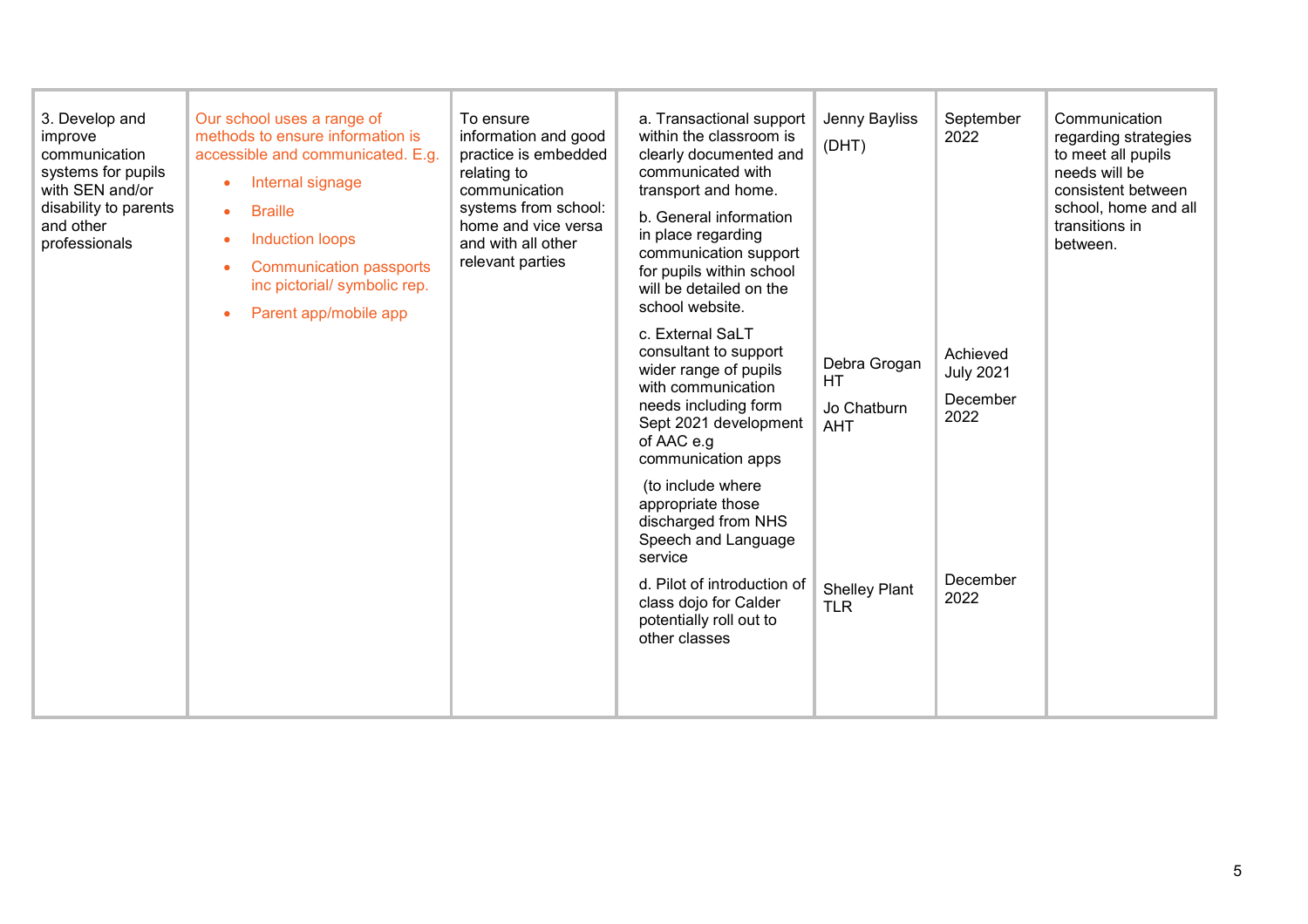#### **4. Monitoring arrangements**

This document will be reviewed every **3** years, but may be reviewed and updated more frequently if necessary.

It will be approved by the Full Governing Body and Headteacher.

### **5. Links with other policies**

This accessibility plan is linked to the following policies and documents:

- Risk assessment policy
- Health and safety policy
- Equality information and objectives (public sector equality duty) statement for publication
- Local offer and Special educational needs (SEN) information report
- Supporting pupils with medical conditions policy.

It should be noted that PCHS&C's Exams Disability Policy and Exam Policy provides further information in relation to identifying the need for appropriate arrangements, reasonable adjustments and/or adaptations (referred to in this policy as 'access arrangements'); requesting access arrangements and implementing access arrangements and the conduct of exams

|                                          | Policy approved by Governors: November 2018 (reviewed and updated Dec 2021) |                 |  |  |  |
|------------------------------------------|-----------------------------------------------------------------------------|-----------------|--|--|--|
|                                          | Next review date: October 2023                                              | KHumert.        |  |  |  |
| Signed:                                  |                                                                             | Date: 27.1.2022 |  |  |  |
| (Chair of Finance & Resources Committee) |                                                                             |                 |  |  |  |
| Signed:                                  | (Headteacher)                                                               | Date: 27.1.2022 |  |  |  |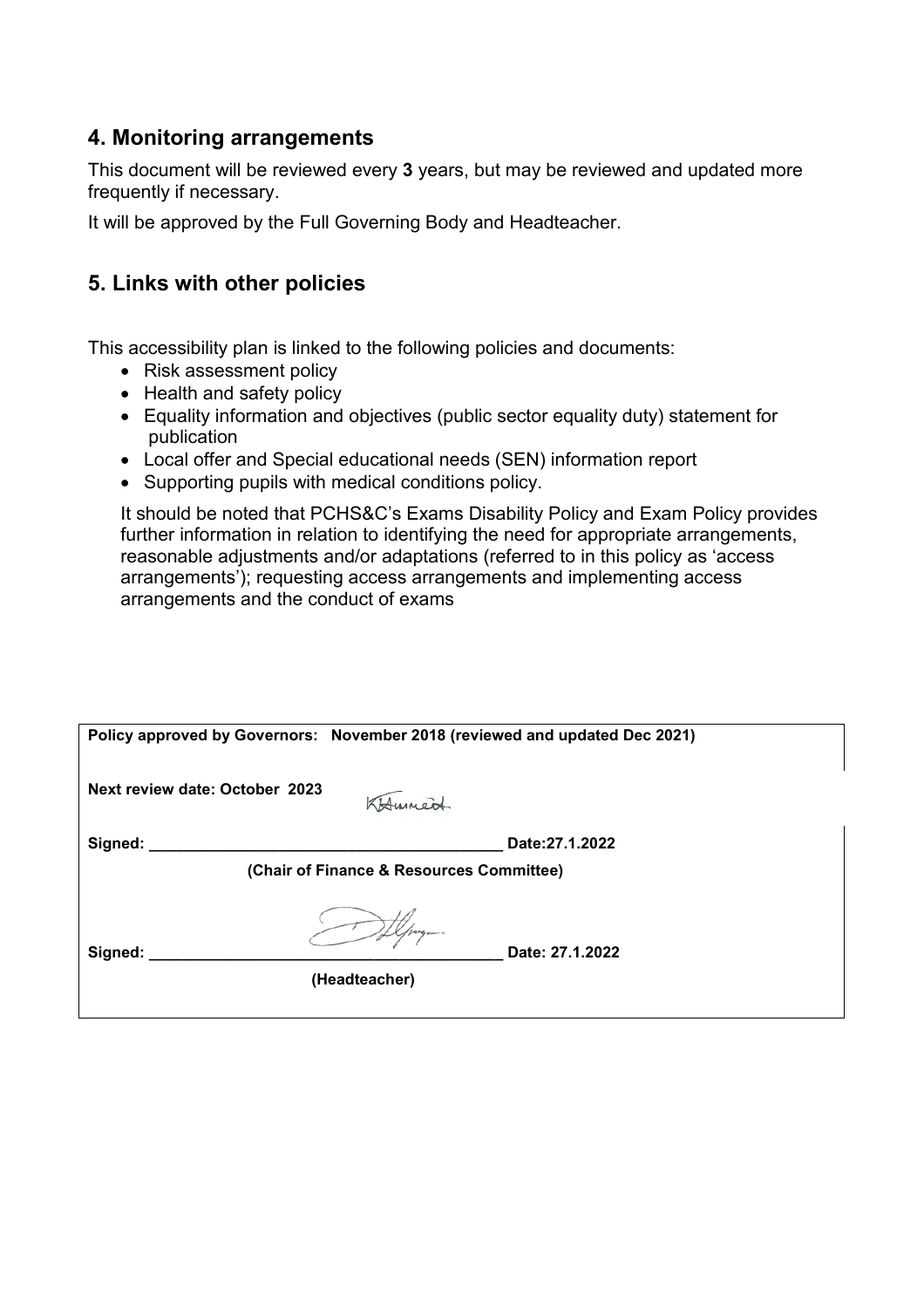## **Appendix 1: Accessibility audit**

*The table below contains some examples of features you might assess as part of an audit of the school's physical environment. It is not an exhaustive list, and should be adapted to suit your own context.*

| <b>Feature</b>    | <b>Description</b>                                                                                                                  | <b>Actions to be taken</b>                                                            | <b>Person</b><br>responsible       | Date to<br>complete<br>actions by |
|-------------------|-------------------------------------------------------------------------------------------------------------------------------------|---------------------------------------------------------------------------------------|------------------------------------|-----------------------------------|
| Number of stories | 4 story building<br>Staircases with hand rails and<br>treads                                                                        | Personal Evacuation Plans to be created for new students<br>and visitors as required. | A Harvey/N<br>Dean/P<br>Richardson | Annually                          |
| Corridor access   | Main teaching corridor<br>Specialist corridor<br>Admin corridor                                                                     | No current issues or actions                                                          |                                    | N/A                               |
| Lifts             | 2 x lifts to Level 3<br>1 x lift to Level 4                                                                                         | No current issues or actions                                                          | Equans                             | N/A                               |
| Parking bays      | Main car park                                                                                                                       | No current issues or actions                                                          | Equans                             | N/A                               |
| <b>Entrances</b>  | Main entrance - Reception<br>College entrance - turning circle<br>College entrance - sensory<br>garden<br>School entrance - sensory | No current issues or actions                                                          | Equans                             | N/A                               |